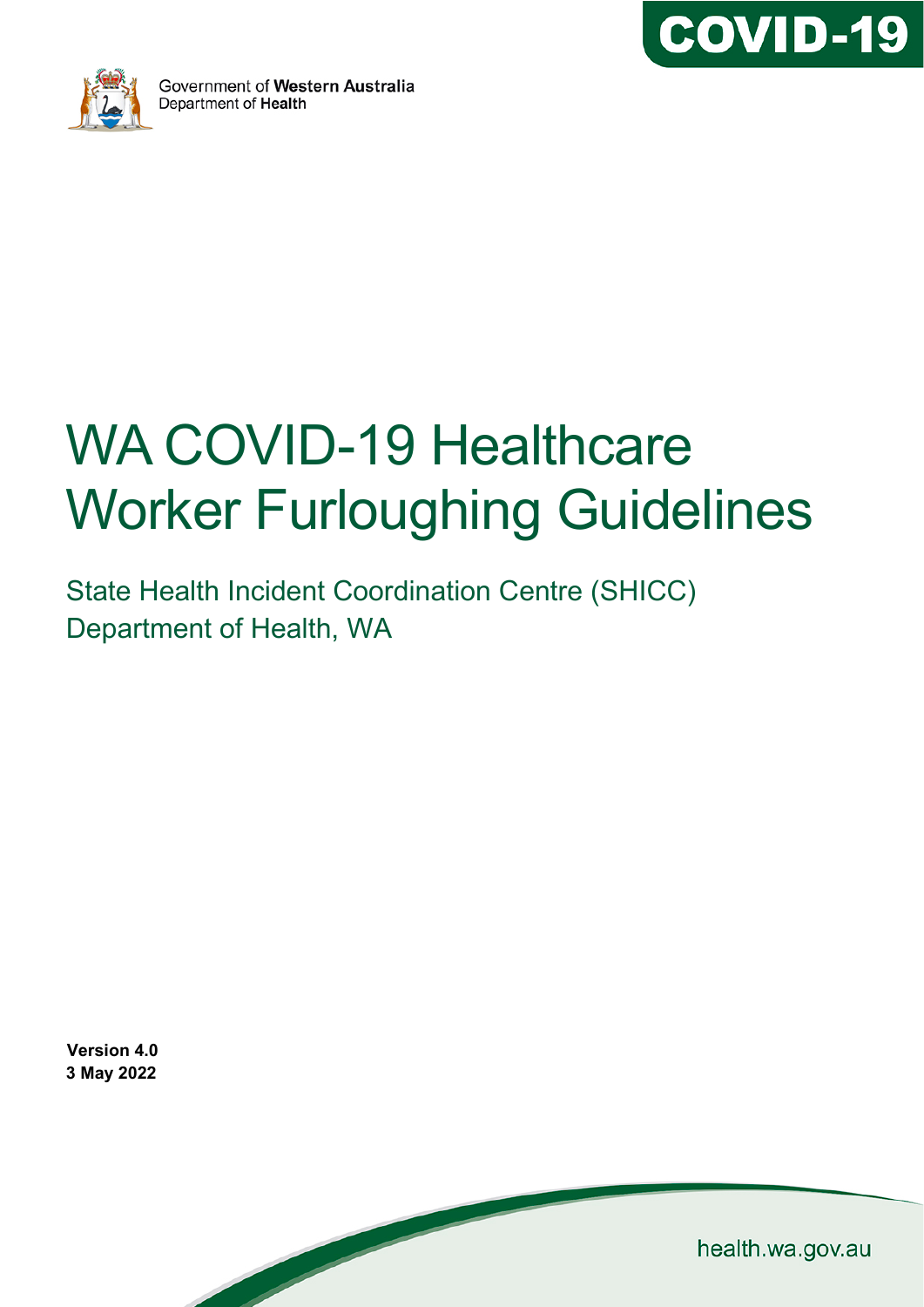



# **Version Control and Approval**

Review and update of this document is coordinated by the State Health Incident Coordination Centre (SHICC) Planning Cell which can be contacted with feedback at <u>SHICC.PHAB@health.wa.gov.au</u>.

| <b>Version</b> | <b>Date</b>         | <b>Author</b>                    | <b>Approved by</b>                                  | <b>Comments on revision</b>                                                                                                                                                                                                                                                                                                                                  |
|----------------|---------------------|----------------------------------|-----------------------------------------------------|--------------------------------------------------------------------------------------------------------------------------------------------------------------------------------------------------------------------------------------------------------------------------------------------------------------------------------------------------------------|
| 1.0            | 16 February<br>2022 | <b>SHICC</b><br>Planning<br>Cell | Dr Andrew Robertson,<br><b>Chief Health Officer</b> | Original version                                                                                                                                                                                                                                                                                                                                             |
| 2.0            | 11 March 2022       | <b>SHICC</b><br>Planning<br>Cell | Dr Andrew Robertson,<br><b>Chief Health Officer</b> | Removed:<br>References to national<br>permissions and restrictions<br>guidance<br>Added:<br>Reference to COVID Transition<br>(Healthcare Critical Worker)<br><b>Directions</b><br>Updated mask requirements for<br>$\bullet$<br>permissions to work if high<br>impact on services in first 7 days<br>following exposure<br>Updated:<br>Formatting of Table 1 |
| 3.0            | 14 April 2022       | <b>SHICC</b><br>Planning<br>Cell | Dr Andrew Robertson,<br><b>Chief Health Officer</b> | Removed:<br>References to high and very high<br>caseload environments<br>Added:<br>Updated close contact definition<br>Updated:<br>Formatting of Table 1                                                                                                                                                                                                     |
| 4.0            | 3 May 2022          | <b>SHICC</b><br>Planning<br>Cell | Dr Andrew Robertson,<br><b>Chief Health Officer</b> | Updated:<br>Legal obligations as outlined in<br><b>COVID Transition (Testing and</b><br>Isolation) Directions (No 13)<br>Removed:<br>Table 1                                                                                                                                                                                                                 |

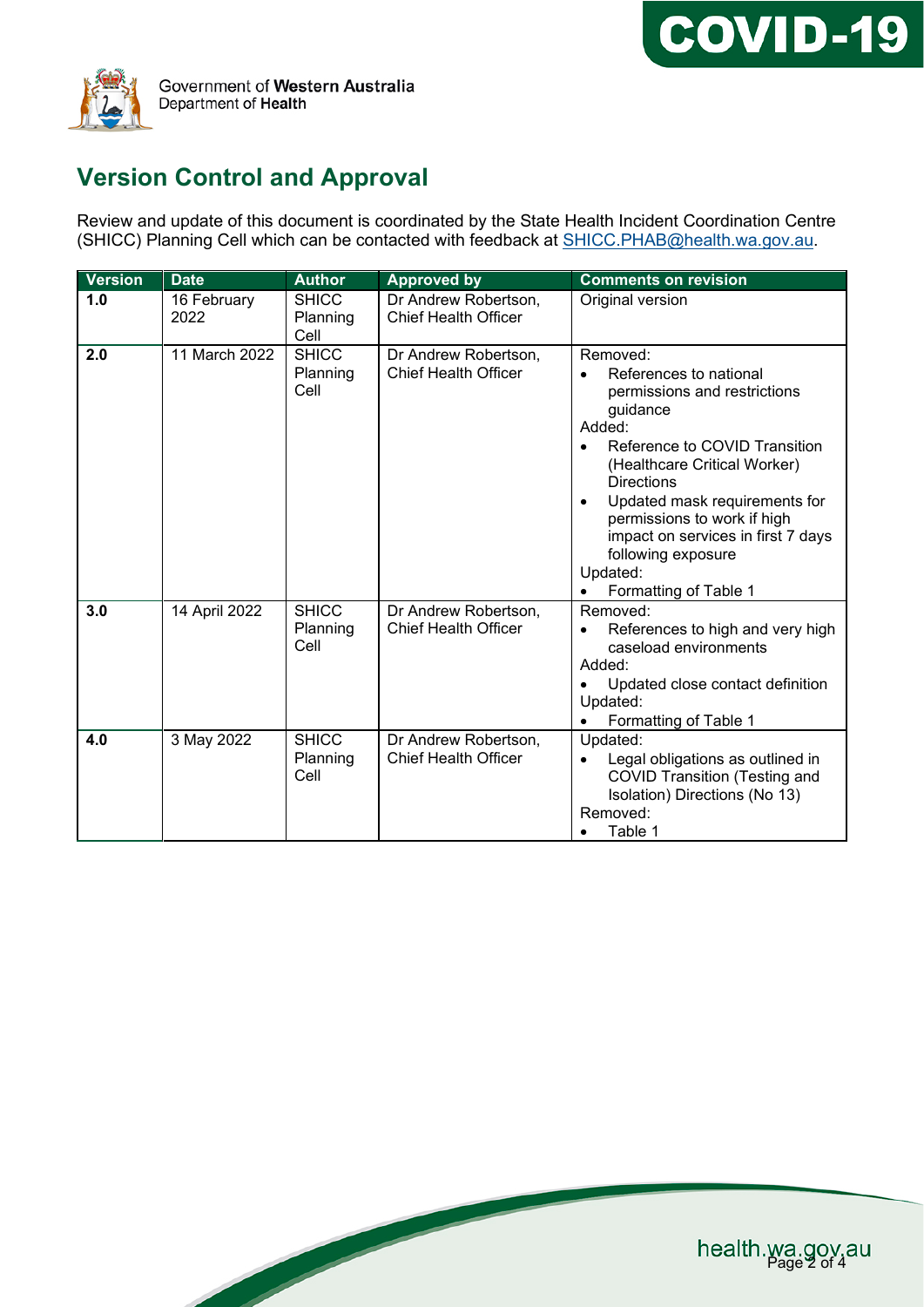## **Introduction**

This guidance provides information on the requirements for asymptomatic close contacts who are healthcare workers (HCW) to attend work after a COVID-19 exposure. It applies to HCWs in health care settings (public or private health facilities where health care is primarily accessed via face-toface services provided to residents, patients, clients and others).

# **Work permissions and restrictions for healthcare workers**

COVID [Transition \(Testing and Isolation\) Directions \(No 13\)](https://www.wa.gov.au/system/files/2022-04/20220429-COVID-Transition-Testing-and-Isolation-Directions-No-13.pdf) outline the legal obligations of asymptomatic close contacts to attend a high-risk setting (which include aged care facilities, residential care facilities, health care settings and correctional facilities) for the purpose of attending work. As per the Directions, relevant workers must:

- advise their employer that they are a close contact, and receive confirmation from their employer that the employer agrees to the person attending work,
- be fully vaccinated,
- return a daily negative RAT prior to leaving home.
- actively monitor for symptoms.
- leave the workplace and return home immediately if they develop symptoms or test positive,
- only remain at the high-risk setting for the purpose of their work duties,
- wear a surgical mask at minimum (or another mask as required by workplace),
- not share break areas with any other person at the high-risk setting, and
- use reasonable endeavours to maintain a physical distance of 1.5m from other people in the workplace.

The healthcare setting should determine if asymptomatic HCWs should attend work in a health care setting based on an individual risk assessment.

Symptomatic close contacts must isolate at home and must not attend work (see guidance for [close](https://www.healthywa.wa.gov.au/Articles/A_E/Coronavirus/COVID19-close-contacts)  [contacts\)](https://www.healthywa.wa.gov.au/Articles/A_E/Coronavirus/COVID19-close-contacts).

## **COVID-19 close contact definition in a HCW**

Where a HCW has been exposed to a COVID-19 case and;

- The worker is considered a close contact as defined below:
	- $\circ$  a household member or intimate partner of a person with COVID-19 who has had contact with them during their infectious period, or
	- $\circ$  someone who has had close personal interaction with a person with COVID-19 during their infectious period, where they spent 4 hours of cumulative contact with them in a residential setting (including a home, residential care facility, boarding school, maritime vessel, or other accommodation facility) in any 24-hour period where masks have been removed by both people during the period of contact, OR
- The worker was not wearing appropriate PPE (fit-tested N95/P2 mask, eye protection, gowns and gloves) where aerosol generating behaviours or procedures have been involved with a person with COVID-19, OR
- Someone who is informed by WA Health that they are a close contact.

## **Additional resources**

[WA COVID-19 TTIQ Plan \(health.wa.gov.au\)](https://ww2.health.wa.gov.au/Articles/A_E/Coronavirus/COVID19-information-for-business-and-industry/TTIQ-Plan) [Infection Prevention and Control in WA Healthcare Facilities \(health.wa.gov.au\)](https://ww2.health.wa.gov.au/Articles/A_E/Coronavirus/COVID19-information-for-health-professionals) [COVID Transition \(Testing and Isolation\) Directions \(No 13\)](https://www.wa.gov.au/system/files/2022-04/20220429-COVID-Transition-Testing-and-Isolation-Directions-No-13.pdf)